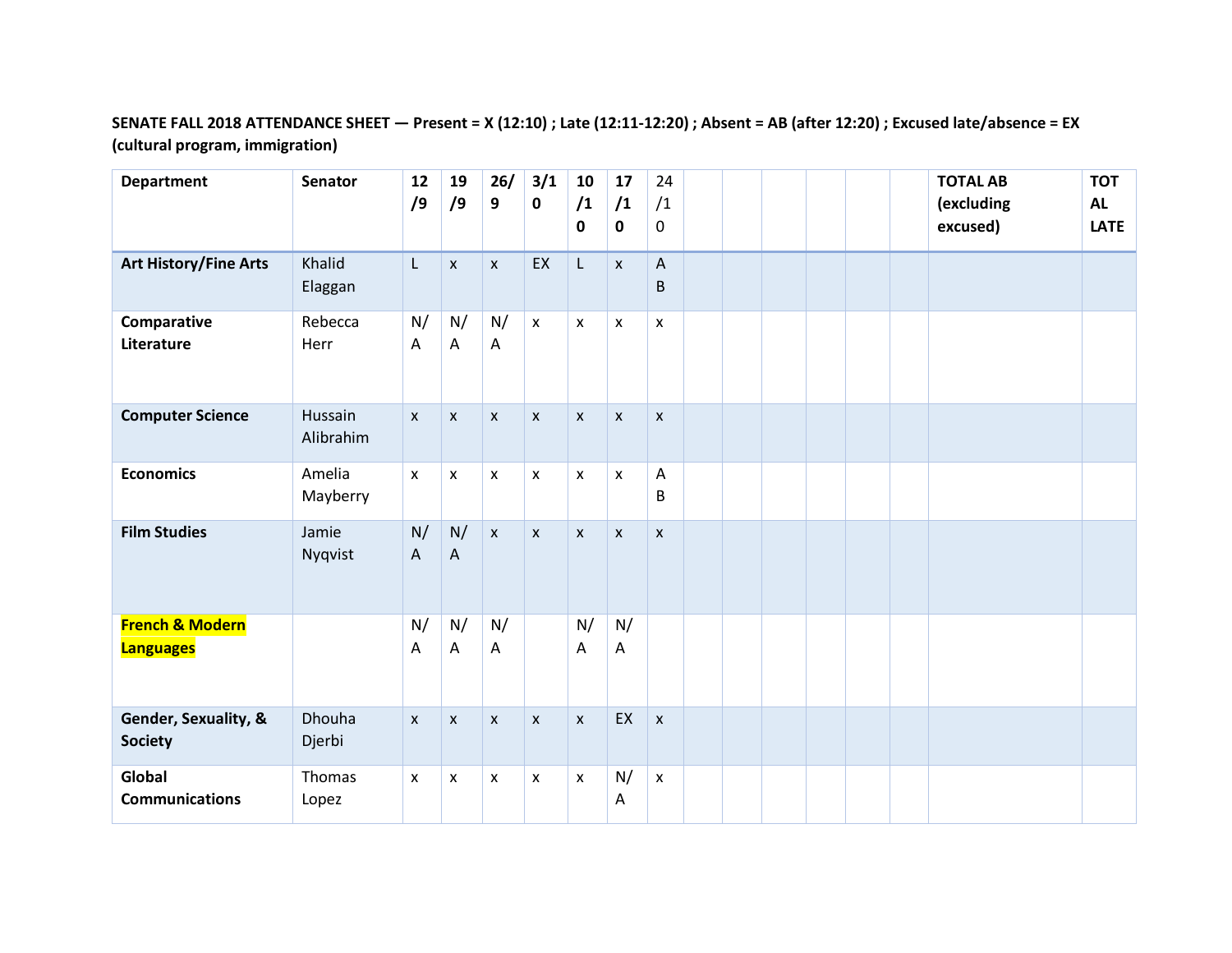| <b>History</b>                          | <b>Oliver Henry</b> | $\pmb{\mathsf{x}}$              | $\pmb{\mathsf{X}}$              | $\pmb{\mathsf{x}}$ | $\pmb{\mathsf{X}}$ | $\pmb{\mathsf{X}}$              | $\pmb{\mathsf{x}}$              | $\pmb{\mathsf{X}}$ |  |  |  |  |
|-----------------------------------------|---------------------|---------------------------------|---------------------------------|--------------------|--------------------|---------------------------------|---------------------------------|--------------------|--|--|--|--|
| <b>Int'l Business</b><br>Administration | Patrick Nizio       | $\pmb{\mathsf{x}}$              | $\pmb{\mathsf{X}}$              | $\pmb{\mathsf{X}}$ | $\pmb{\mathsf{X}}$ | $\pmb{\mathsf{x}}$              | $\pmb{\mathsf{x}}$              | $\pmb{\mathsf{x}}$ |  |  |  |  |
| Int'l & Comparative<br><b>Politics</b>  | Kevin Shen          | $\pmb{\mathsf{x}}$              | $\pmb{\mathsf{X}}$              | $\pmb{\mathsf{x}}$ | $\pmb{\mathsf{x}}$ | $\pmb{\mathsf{x}}$              | $\pmb{\mathsf{x}}$              | EX                 |  |  |  |  |
| Philosophy                              |                     | N/<br>Α                         | N/<br>A                         | N/<br>A            | N/<br>A            | N/<br>A                         | N/<br>$\boldsymbol{\mathsf{A}}$ |                    |  |  |  |  |
| Psychology                              | <b>Frances Eby</b>  | $\pmb{\mathsf{x}}$              | $\boldsymbol{\mathsf{X}}$       | $\pmb{\mathsf{x}}$ | $\mathsf X$        | $\pmb{\mathsf{x}}$              | EX                              | $\pmb{\mathsf{X}}$ |  |  |  |  |
| Freshman                                | Chris Turner        | N/<br>A                         | N/<br>A                         | $\pmb{\mathsf{x}}$ | $\pmb{\mathsf{x}}$ | $\pmb{\mathsf{x}}$              | $\pmb{\chi}$                    | $\pmb{\mathsf{x}}$ |  |  |  |  |
| Sophomore                               | Olivia<br>Jenkins   | N/<br>$\boldsymbol{\mathsf{A}}$ | N/<br>$\boldsymbol{\mathsf{A}}$ | $\pmb{\mathsf{x}}$ | $\pmb{\mathsf{x}}$ | $\pmb{\mathsf{x}}$              | $\pmb{\chi}$                    | $\pmb{\mathsf{X}}$ |  |  |  |  |
| Junior                                  | Mary<br>Layman      | N/<br>A                         | N/<br>A                         | N/<br>A            | $\pmb{\mathsf{x}}$ | $\pmb{\mathsf{x}}$              | $\pmb{\chi}$                    | EX                 |  |  |  |  |
| <b>Senior</b>                           |                     | N/<br>$\boldsymbol{\mathsf{A}}$ | N/<br>$\boldsymbol{\mathsf{A}}$ | N/<br>$\mathsf A$  | N/<br>$\mathsf A$  | N/<br>$\boldsymbol{\mathsf{A}}$ | N/<br>$\boldsymbol{\mathsf{A}}$ |                    |  |  |  |  |
| <b>Visiting</b>                         | Thomas<br>Jamrozik  | N/<br>A                         | N/<br>A                         | N/<br>A            | N/<br>A            | N/<br>$\boldsymbol{\mathsf{A}}$ | $\boldsymbol{\mathsf{X}}$       | $\pmb{\mathsf{x}}$ |  |  |  |  |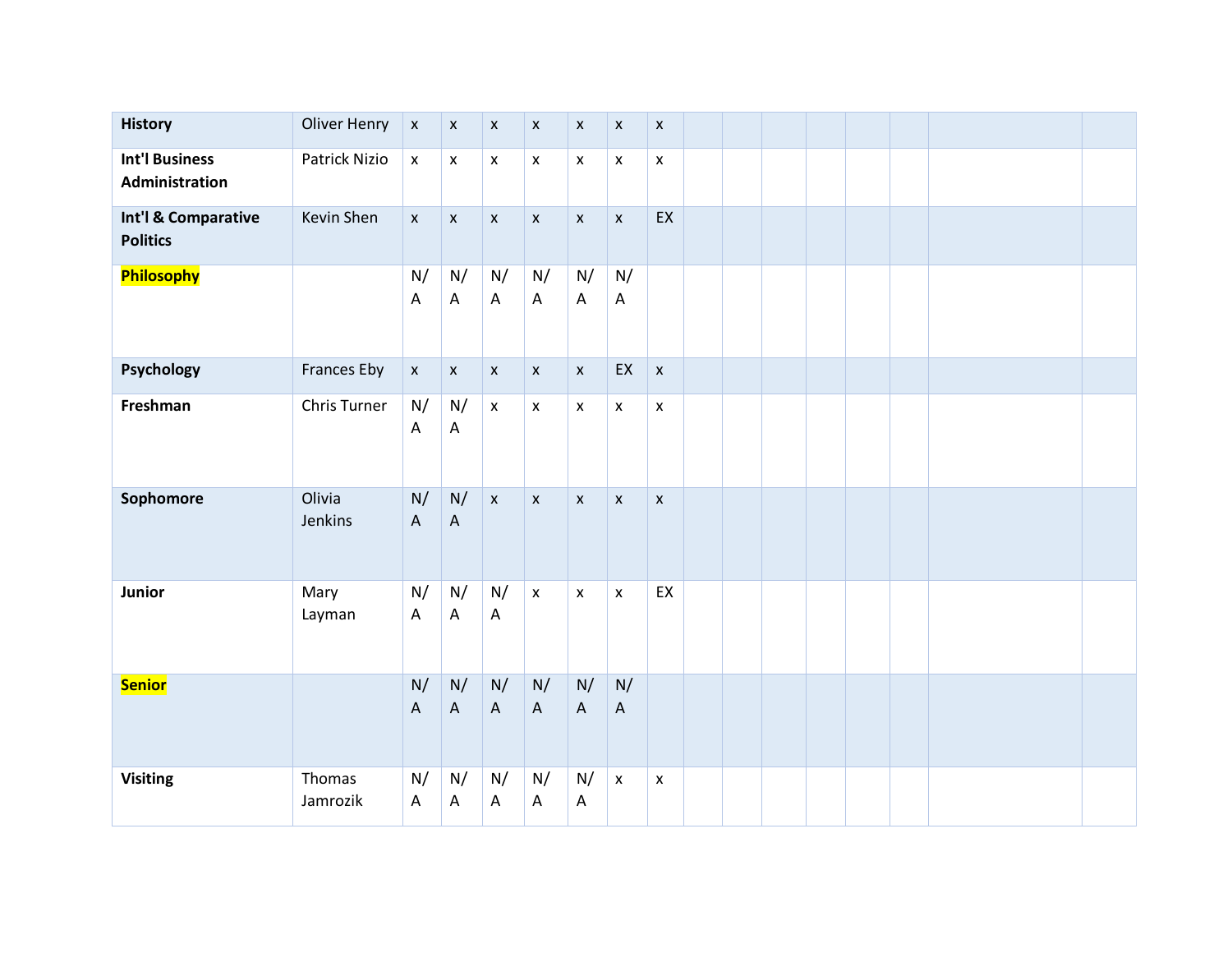| <b>Graduate Rep</b> | Seve Loudon | N/<br>$\mathsf{A}$ | N/<br>$\mathsf{A}$ | N/<br>$\mathsf{A}$ | $\mid N/$<br>$\mathsf{A}$ | N/<br>$\mathsf{A}$ | $\mid N/$<br>$\mathsf{A}$ | $\mathbf{x}$ |  |  |  |  |
|---------------------|-------------|--------------------|--------------------|--------------------|---------------------------|--------------------|---------------------------|--------------|--|--|--|--|
|                     |             |                    |                    |                    |                           |                    |                           |              |  |  |  |  |
|                     |             |                    |                    |                    |                           |                    |                           |              |  |  |  |  |
|                     |             |                    |                    |                    |                           |                    |                           |              |  |  |  |  |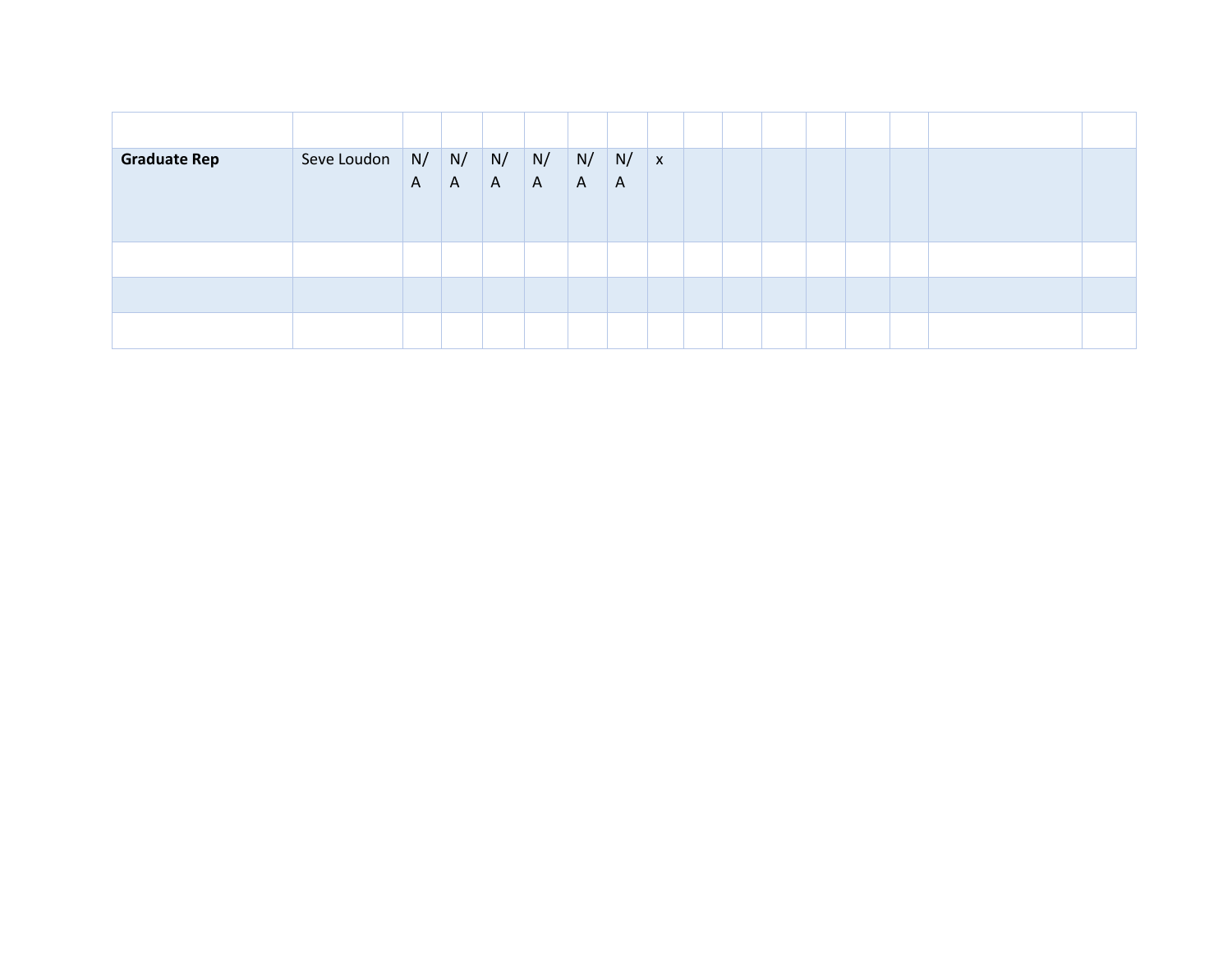### **October 24th, 2018 SGA Senate Minutes**

Taken by USC Communications Director Sophia Foerster

#### **12:10 — Attendance**

#### **12:15 — Library's resources**

- Carolyn presents her project to access the New Yorker for free through AUP's library
- She asks for SGA's support to get names, and sign a petition for students to gain this access
	- She will be in touch soon with an online petition (more information to come!)

#### **12:25 — Outreach & Advancement**

- Tori and Lauren begin presenting, and introduce themselves
- They're here to involve students with outreach and connect current students with alumni
- If you have an event where you want alumni to come, reach out to Outreach & Advancement
- Senate should help promote their events to the student body as well!

#### **12:35 — Events Committee Presentation**

- The halloween party will be this Friday the 26th in the AMEX from 6:30-21:30
	- Best costume will win a bottle of champagne

#### **12:40 — ACC Presentation and Budget Requests**

- MUN Trip 1833.20
	- Will not be voted on today
	- The price includes hotel, plane tickets, delegate fees, faculty, transportation, and social package as a part of the conference
	- 7 people will attend (8 including the faculty member)
	- $\circ$  Requested to come present again in two weeks with members who did the trip last semester and a final breakdown of hotel/AirBnb prices. As well as a more detailed description of the clubs rules and attendance policies
- Multimedia Fundraising Gala 150.00
	- The gala will be on November 15th and will showcase student work across medias.
	- The budget covers decoration, printing and transportation
	- Submissions can be sent to Lauren Domagas (please promote this to the student body)
	- The fundraiser will go to the Northern Lights Aid
	- Hussain motions to allocate 150 euro to Multimedia Fundraising Gala
		- Motion Seconded
		- Motion passed
- Halloween Candy Gram 269.00
	- BV Syria's annual Halloween Candy Gram Fundraiser
	- Sales will be Thursday, Friday, and Monday 10-5
	- The money made from sales will go to the NGOs who support the club
	- Hussain motions to allocate 269 euro to BV Syria
		- Motion Seconded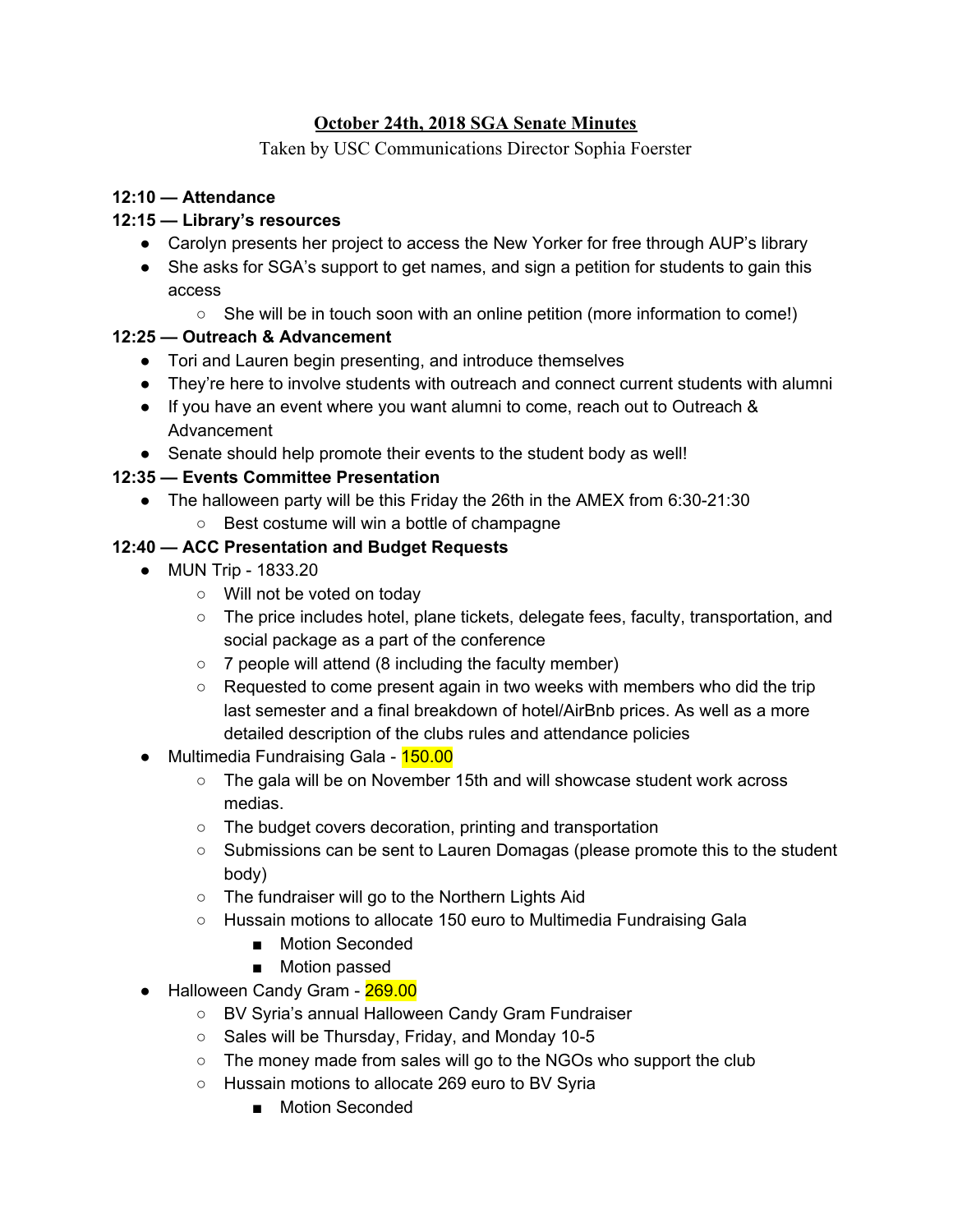■ Motion passed

# **12:50 — Katie on CampusLabs**

- New online platform to organize student clubs and events
- Students will be able to build co-curricular records
- The implementation of this new site will be in the spring

# **13:05 — SpooKi thoughts: Halloween gifts for Senators!**

# **13:10 — Chris on Thanksgiving**

- Voting today is clarified: the two votes are to continue on with discussion on:
	- Changing the format of the event
	- Changing the name of the event
- Voting "yes" does not mean these things will be officially changed just that it will be moved forward on to the "higher ups"
- Deadline for final decisions: Friday the 26th (need to begin promoting the event)
- Dhouha and Chris mention creating a panel for that week
- Seve: mentions changing the event not the name
- Frances: proposes focusing on the events
- Motion to change the event
	- Seconded
	- Passed
- Motion to change the name
	- Seconded
	- Did NOT pass as there was no majority vote

## **13:30 - Senate ends**